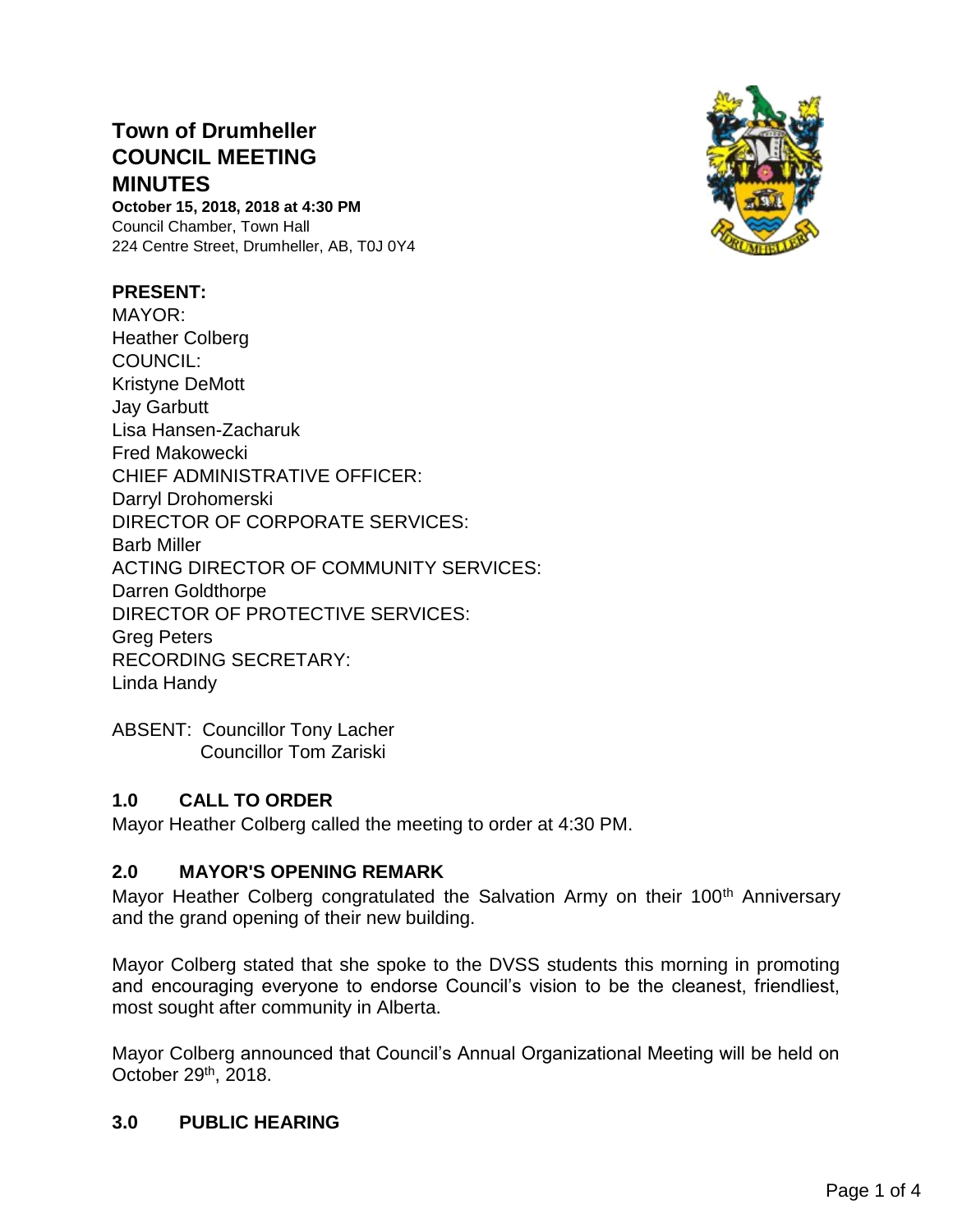# **4.0 ADOPTION OF AGENDA**

Addition to Agenda: 14.3 Legal Matter (*FOIPP Section 23 – Local Public Body Confidences*)

**MO2018.166** Hansen-Zacharuk, Garbutt moved to adopt the agenda as amended. Carried Unanimously.

# **5.0 MINUTES**

# **5.1. ADOPTION OF REGULAR COUNCIL MEETING MINUTES**

5.1.1 Regular Council Meeting Minutes of October 1, 2018

**MO2018.167** Garbutt, DeMott moved to approve the Regular Council Meeting Minutes of October 1, 2018 as presented. Carried Unanimously.

### **5.2 MINUTES OF MEETING PRESENTED FOR INFORMATION**

5.2.1 Municipal Planning Commission Meeting Minutes of August 16, 2018 Municipal Planning Commission Meeting Minutes of August 30, 2018

Councillor J. Garbutt stated that in reviewing the minutes, he saw that three (3) retail cannabis stores have been approved in the downtown core. He explained that the Municipal Planning Commission operates within the authority of Council's direction and as such, Council's decision to remove the distance between retail cannabis stores has resulted in three cannabis stores being approved in the downtown core. He further stated that he does not feel that this was Council's vision for the downtown core. He explained that Council will have to provide future planning directives when it comes to the downtown core.

### **6.0 DELEGATIONS**

6.1 Presentation by Economic Development Advisory Committee – Summer Manca Summer Manca - Chair, Economic Development Advisory Committee stated that the Advisory Committee will provide an overview of their activities every eight (8) weeks. She stated that from their October  $10<sup>th</sup>$  meeting, their focus will be on three (3) actions: Town logo refresh (Andy Neuman and Julia Fielding), color scheme for the downtown core (improvements to buildings similar to the Mainstreet Program), and blade signage (encourage business owners to install blade signs with a possible funding being provided under the Store Front Grant Program). She concluded by stating that the Economic Development Advisory Committee wants to be aligned with Council's opinions in the forefront. Councillor F. Makowecki stated that the Heritage, Arts and Culture Committee involvement in developing some design elements for the buildings in the downtown core would be welcomed. In response to a question from Council on the refresh of the Town's logo, Mayor Colberg explained that Andy Neuman has agreed to assist through the Royal Tyrrell Museum's consultant which results in cost savings for the Town.

Council thanked Summer for her presentation.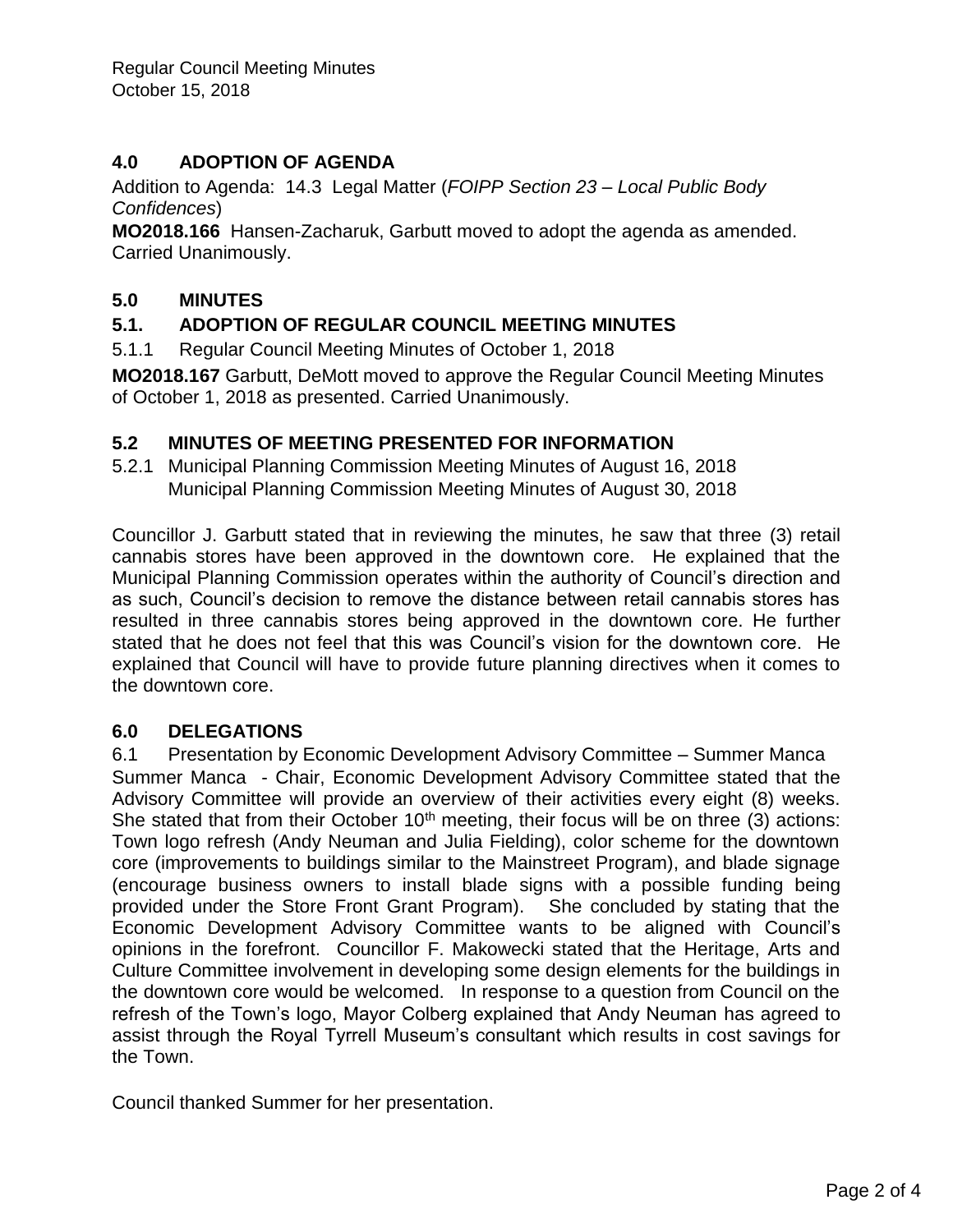### **7.0 COMMITTEE OF THE WHOLE RECOMMENDATIONS**

#### **8.0 REQUEST FOR DECISION REPORTS**

**8.1. CAO**

#### **8.2. DIRECTOR OF INFRASTRUCTURE SERVICES**

#### **8.3 DIRECTOR OF CORPORATE SERVICES**

#### 8.3.1 RFD – 2018 Reserve Bid

B. Miller advised that as part of the tax recovery process under the Municipal Government Act, properties with a tax caveat registered against them must be offered for public action one year after the date of the tax caveat. Section 419 of the Municipal Government Act states that Council must set a reserve bid for each property and the reserve bid must be as close to market value as possible.

**MO2018.168** Garbutt, Hansen-Zacharuk moved that Council set the assessed value as the reserve bid price for properties for the January 25, 2019 tax recovery action. Furthermore, the successful bidder must pay via cash, or cash equivalent. Carried unanimously.

In response to a question from Council on what other tools are needed to strengthen tax collection process, B. Miller recommended that Council consider a Mobile Home Tax Collection Bylaw. She stated that she can prepare a draft bylaw whereby the property owner must collect and submit payment for those properties that are within a mobile home park. In response to the Mayor's request on what options are available to property owners in the tax recovery process, B. Miller explained that tax arrears do not have to be paid in full by January  $25<sup>th</sup>$  if the property owner enters into a tax agreement to amortize the arrears over 36 months which prevents the property from moving forward for public sale. She further explained that there are some perimeters when it comes to the auction with one being that the property gets set at the minimum value. If the property was sold at a public auction, the funds are divided with the property arrears and other related costs going to the municipality and the balance going to the property owner and /or those who have a registered interest on title. She stated that anyone can pay a property's tax arrears on behalf of a property owner.

#### 8.4 DIRECTOR OF COMMUNITY SERVICES

8.5 DIRECTOR OF PROTECTIVE SERVICES

#### **9.0 PRESENTATION OF QUARTERLY REPORTS BY ADMINISTRATION**